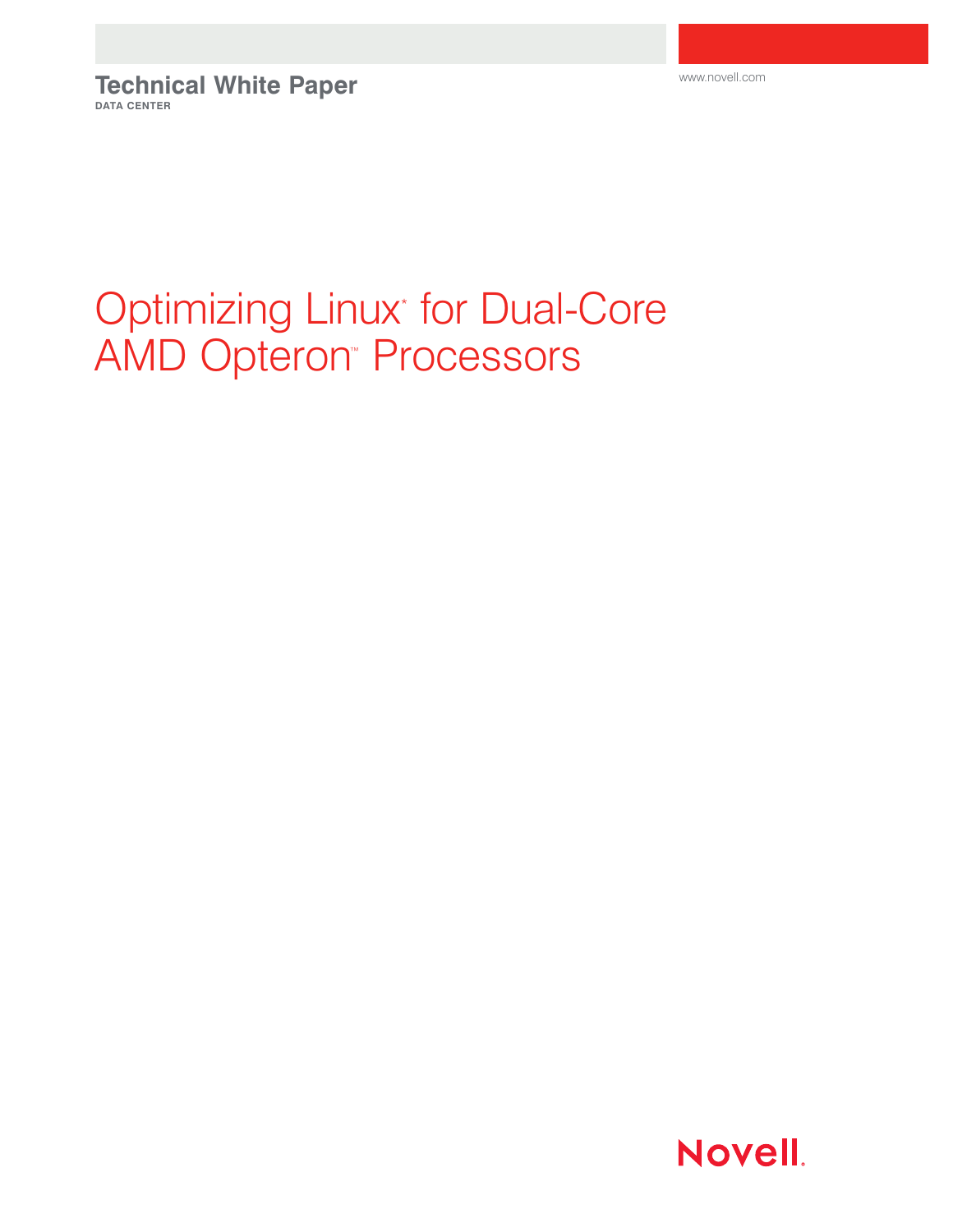# **Table of Contents:**

- **2** . . . . SUSE Linux Enterprise and the AMD Opteron Platform
- **2** . . . . Dual-processor, Dual-core and Multi-core Definitions
- **2** . . . . Dual-core Background
- **2** . . . . AMD Specific
- **3** . . . . NUMA Background
- **3** . . . . NUMA Memory Access and Allocation in Linux Basics
- **3** . . . . What Are Characteristics of Workloads that Would Be Helped by Using Dual-core CPUs?
- **4** . . . . What Class of Parallel Workloads Can Specifically Take Advantage of Dual-core Systems?
- **4** . . . . How Can I Tell If My Workload or Application Would Benefit?
- **4** . . . . What Tools Exist to Tell Me Whether My Application Would Benefit?
- **7** . . . . How Can Applications Be Tuned for Dual-core?
- **7** . . . . What Tuning Is Possible to Control Performance on a System Using Dual-core CPUs?
- **7** . . . . How Does the Linux 2.6 CPU Scheduler Handle Dual-core CPUs?
- **8** . . . . What User Mechanisms, Commands or System Calls (e.g., **taskset**, **numactl**, etc.) Are Available to Allow Application Control on a System with Dual-core CPUs?
- **9** . . . . How Does Dual-core Interact with AMD PowerNow! Technology?
- **9** . . . . How Does Dual-core Interact with I/O and Async I/O?
- **9** . . . . Should Hyper-threading Be Disabled on Dual-core?
- **10** . . . . Conclusion
- **11** . . . . Glossary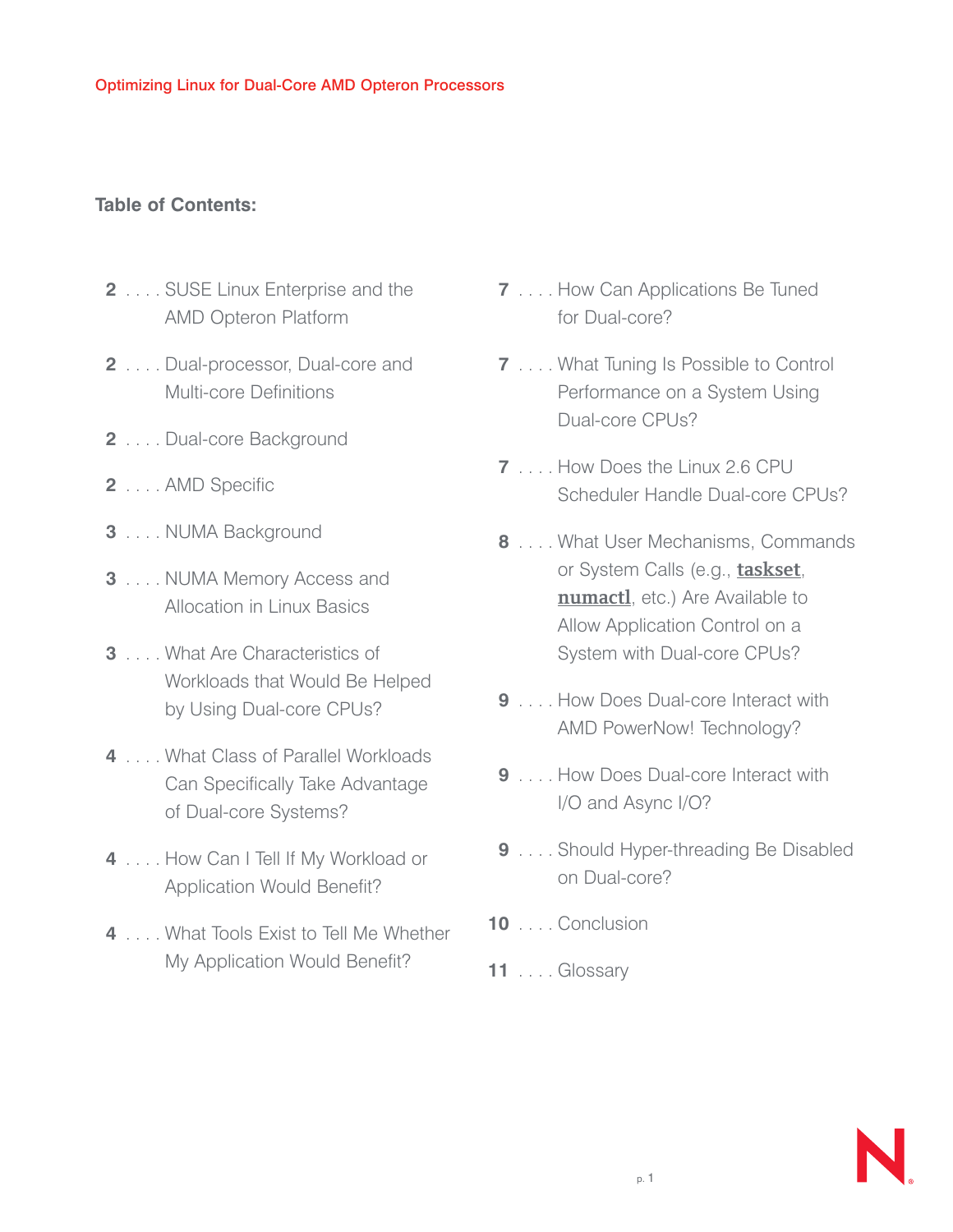# SUSE® Linux Enterprise and the AMD Opteron™ Platform

Dual Core technologies are the latest evolution in processor design. Novell® enterprise products are ready to take advantage of the state of the art AMD64 dual-core technology. Read this white paper to learn how to optimize your Linux applications with SUSE® Linux on the AMD Opteron™ platform.

# Dual-processor, Dual-core and Multi-core Definitions

**Dual-processor** (DP) systems are those that contain two separate physical computer processors in the same chassis. In dualprocessor systems, the two processors can either be located on the same motherboard or on separate boards.

Native dual-core technology refers to a CPU (central processing unit) that includes two complete execution cores per physical processor. It combines two processors and their caches and cache controllers onto a single integrated circuit (silicon chip). It is basically two processors residing side by side on the same die.

A dual-core processor has many advantages, especially for those looking to boost their system's multitasking computing power. Since each core has its own cache, the operating system has sufficient resources to handle intensive tasks in parallel, which noticeably improves multitasking. Dual-core technology is quite often referred to as multicore technology, yet multi-core can also mean more than two separate processors (i.e., quad-core).

# Dual-core Background

As said before, a dual-core processor is comprised of two independent execution cores. From a software perspective, a dualcore processor appears much the same as a traditional multiprocessor system with two single core chips (symmetric multiprocessing [SMP]), and all the basic multiprocessor optimization techniques apply. For the most part, single-core SMP-optimized applications will also be optimized for dual-core.

Dual-core differs from single-core SMP because memory access occurs per chip. This means that dual-core systems will have lower memory latency but also lower memory bandwidth. Each core on a dual-core AMD Opteron processor will have a 128 KB L1 cache (256 KB/chip) and a 1 MB L2 cache (2 MB/chip), but future versions may also provide a shared L3 cache, further improving performance. As the technology matures, operating systems might adopt processscheduling algorithms that can take advantage of these differences to improve performance for each multiple-processor model.

Complete optimization for the dual-core processor requires both the operating system and applications running on the computer to support a technology called thread-level parallelism (TLP). TLP is the part of the OS or application that runs multiple threads simultaneously, where threads refer to the part of a program that can execute independently of other parts.

# AMD Specific

Things are never quite as simple as they seem. As a first order approximation, a system with two cores on one die will behave similarly to a system with two separate processors.

However, to get the most performance out of the hardware, software might have to be aware of the the location of each core.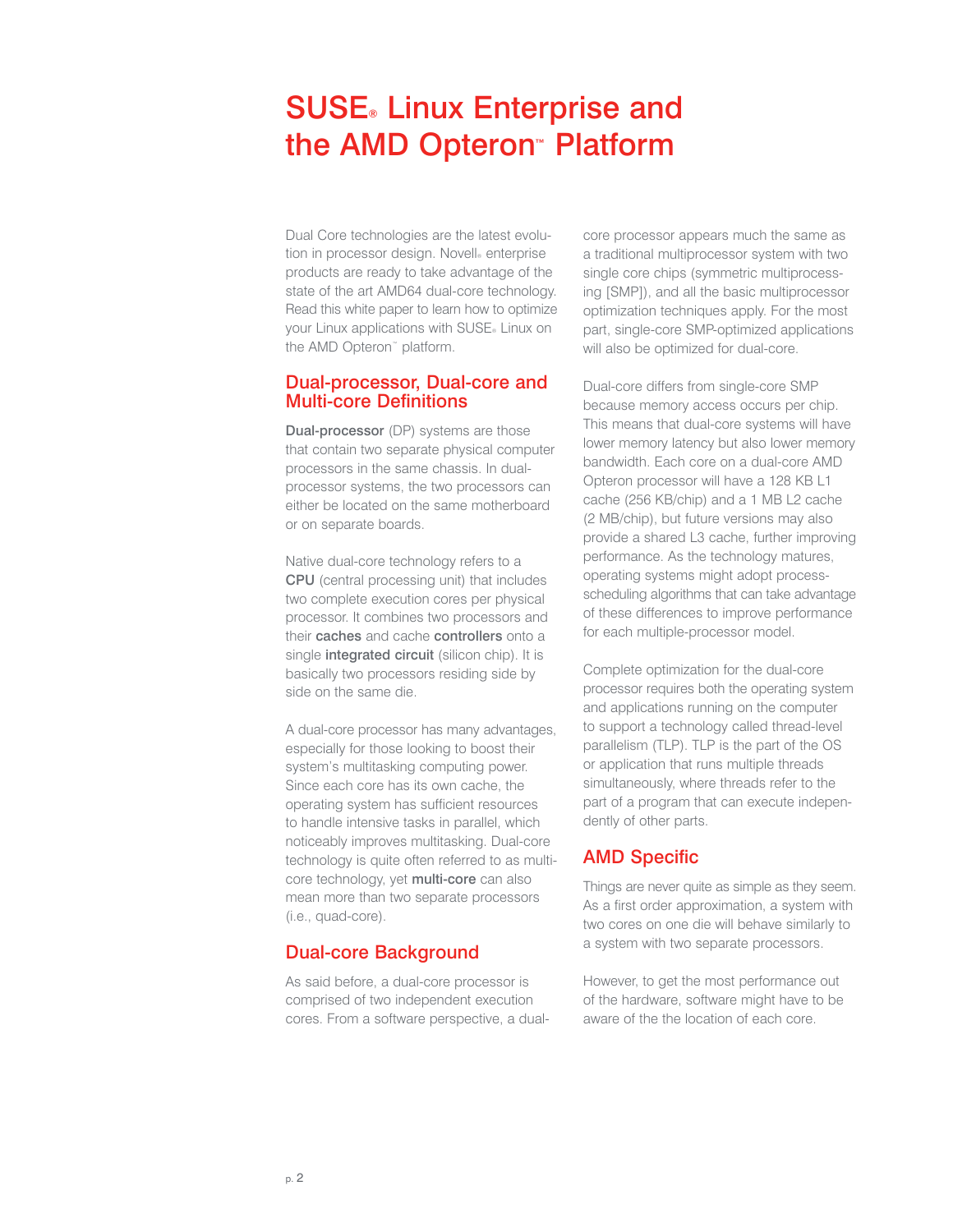AMD Opteron processors with direct connect architecture, being a Non-Uniform Memory Access, or NUMA, system architecture, have the concept of a node, and local and remote memory. Each AMD Opteron processor is a node, and has local memory that it can access with the greatest speed. The local memory of one node is termed remote memory when accessed from another node. NUMA architectures allow software to transparently access local and remote memory; however, performance will be greatest when remote memory accesses are minimized.

The direct connect architecture of the AMD Opteron processor implements an independent memory controller on each node (chip), whether it be single- or dual-core. This means that both cores of a dual-core chip share memory resources and have the same local memory, while two single-core AMD Opteron processors each have their own memory resources.

# NUMA Background

NUMA technology is a scalable memory architecture for multiprocessor systems that has long been used by the most powerful servers and supercomputers. A NUMA API for Linux (www.novell.com/collateral/ 4621437/4621437.pdf) has a good introduction to NUMA technology and terminology. This paper also details the interfaces and methods used to fine tune NUMA memory control on Linux, and will be referenced in regard to this subject later in this document.

# NUMA Memory Access and Allocation in Linux Basics

Memory management of NUMA systems on Linux comprises a number of policies.

The default policy for program heap memory (also called anonymous memory: e.g., **malloc()** memory) is so called first touch.

First touch means memory is allocated from the local memory of the CPU that first touched that memory.

A thread which calls **malloc()** to allocate memory will not actually cause physical memory pages to be allocated, only reserved. Physical memory is only allocated when the program reads from or writes to that newly **malloc()**-ed data. This may occur from a different thread or CPU than the one that called **malloc()**!

Once memory is allocated to a node, it will not move even if the program changes to another CPU and all subsequent accesses to that memory are **'remote'**. For this reason it can be important for performance for thread and process migration between nodes to be minimized, and for memory placement to be carefully considered and tuned.

# What Are Characteristics of Workloads that Would Be Helped by Using Dualcore CPUs?

For a workload to benefit from using dual-core CPUs, it must first and foremost be able to run in parallel (parallelizable). This is a fundamental requirement of any multiprocessor system.

Any workload can basically be divided into a serial component and a parallel component such that the parallel component may be executed and run by any number of processors while the serial component can only be run on a single processor. A workload is said to be able to run in parallel (parallelizable) if the parallel component dominates. A workload that can only run one processor has a zerosized parallel component and is called serial.

A workload for a given system might be parallelized in one of two ways: either it is running an application that is specifically written to take advantage of a multiprocessor system, or it is running multiple independent/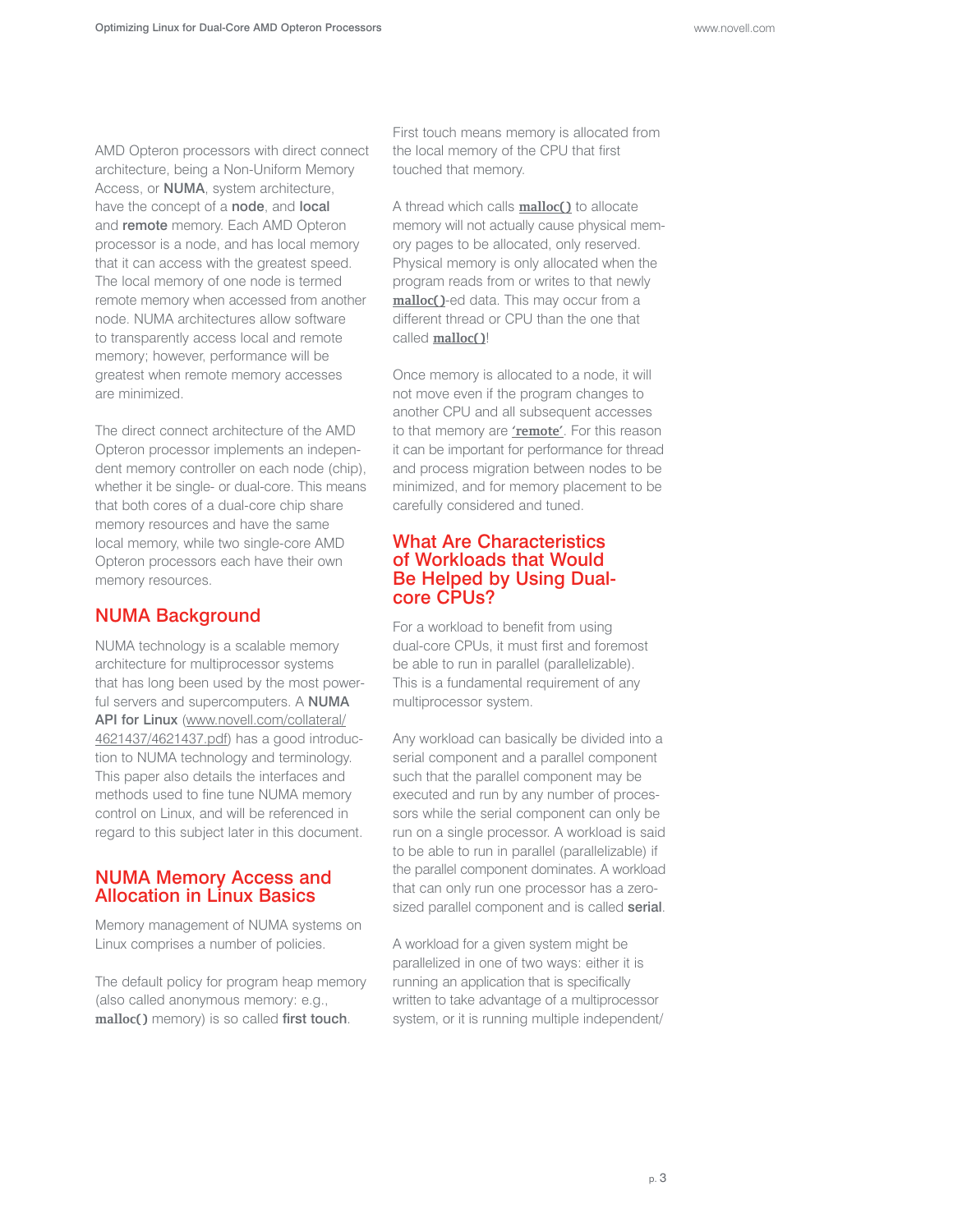semi-independent applications that may or may not be individually parallelized.

# What Class of Parallel Workloads Can Specifically Take Advantage of Dual-core Systems?

Dual-core systems increase some specific types of computing resources in a system versus single-core chips. Workloads where the computing resource causing a bottleneck is one of those increased by dual-core chips will benefit from dual-core systems.

Remember that both cores of a Dual-Core AMD Opteron processor share the same memory controller. Dual-core chips will double the basic CPU processing capability of the system, and also double the cache size. They do not introduce more memory subsystem resources (memory bandwidth). Thus, the main applications that will benefit from dual-core processors are those that are compute bound and have spare memory bandwidth available for the second core.

# How Can I Tell If My Workload or Application Would Benefit?

As outlined above, a good first-order estimation of the performance characteristics of moving to dual-core chips is simply doubling the number of single-core chips. If your

workload is already taking good advantage of multiple processors, it will likely benefit from dual-core chips. However if the workload is very memory intensive, this test won't be very indicative.

If your application or workload has inherent limits in its parallelization (for example, if only four processes are run at once or if there is a hot lock hindering scalability), then adding more cores may not help even if your application is not at all memory intensive.

# What Tools Exist to Tell Me Whether My Application Would Benefit?

On Linux, some basic monitoring programs like **vmstat** and **top** can be used to see whether your system is compute bound. If **idle** plus **iowait** combined (or just **idle**, if there is no **iowait** field) is approaching 0 for some or most of the time, then the system could be compute bound.'

These programs can also indicate the number of runnable (executable) processes in the system. For multiple cores to be of use, there need to be processes available to run on them. The caveat here is that some algorithms and applications tune themselves automatically to utilize the available CPUs. This is common in, but not limited to, highperformance computing (HPC) applications.

`vmstat 1` gives the following output after 3 seconds[\*]:

|            | r b        | swpd |         | free buff cache si so bi |                         |  |  | bo in cs us sy id wa |              |  |
|------------|------------|------|---------|--------------------------|-------------------------|--|--|----------------------|--------------|--|
|            | $4\quad 0$ |      | 4 35552 |                          |                         |  |  |                      |              |  |
| $4\quad 0$ |            |      | 4 35552 |                          |                         |  |  |                      |              |  |
|            | $4\quad 0$ |      | 4 35552 |                          | 2640 79708 0 0 0 0 1002 |  |  |                      | 89 100 0 0 0 |  |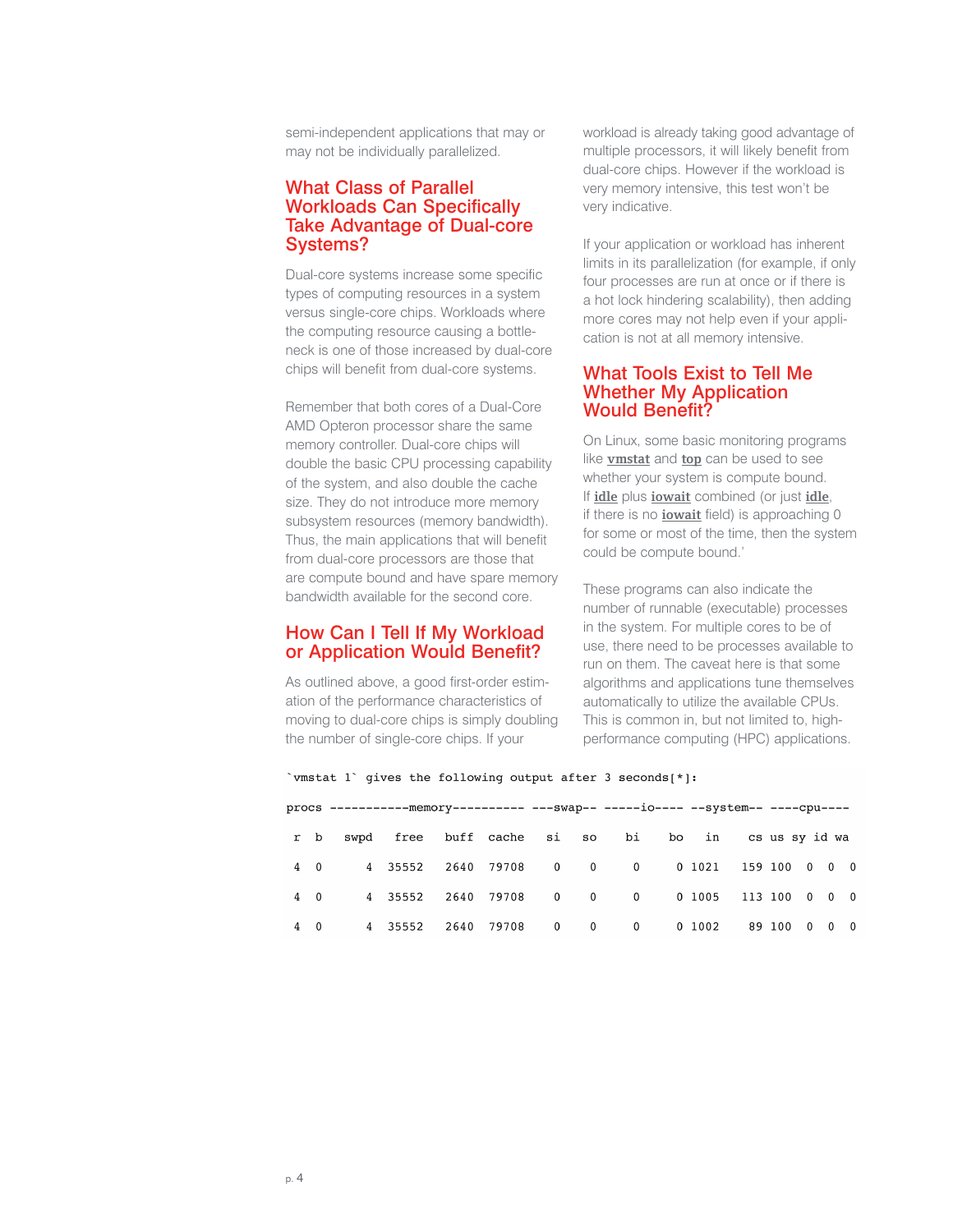The first field indicates there were an average of four processes running, and the system is completely compute bound. This gives a preliminary indication that such a workload could utilize up to four cores (e.g., two dualcore processors), but will not benefit from more cores.

Using **OProfile** (http://oprofile.sourceforge. net/news/) to monitor memory controller activity can give an indication of whether or not an application is memory bound. The performance counters **CPU\_CLK\_UNHALTED** and **MEM\_PAGE\_ACCESS** can be used together to assess the amount of memory accesses per clock that the system is not idle.

**Oprofile** yields the following output when profiling a kernel compile on a two-way AMD Opteron processor-based system with single-core CPUs:

#### CPU: AMD64 processors, speed 2194.13 MHz (estimated)

Counted CPU\_CLK\_UNHALTED events (Cycles outside of halt state) with a unit mask of 0x00 (No unit mask) count 10000

Counted MEM\_PAGE\_ACCESS events (Memory controller page access) with a unit mask of 0x07 (multiple flags) count 1000

```
CPU_CLK_UNHALT... | MEM_PAGE_ACCES... |
```

| samples        |                  | % samples | $\frac{8}{3}$           |                            |
|----------------|------------------|-----------|-------------------------|----------------------------|
|                |                  |           |                         |                            |
|                | 20538586 64.3466 |           | 387282 14.5290 cc1      |                            |
|                | 5986767 18.7563  |           | 2141124 80.3248 vmlinux |                            |
| 2574275 8.0651 |                  |           |                         | 65516 2.4578 libc-2.3.5.so |
|                |                  |           |                         |                            |
|                |                  |           |                         |                            |

Note that **MEM\_PAGE\_ACCESS** events are in units of 1,000, while **CPU\_CLK\_UNHALTED** events are in units of 10,000, and the numbers are cumulative for all cores.

After doing some calculations, we can derive that this workload is causing one memory access per 119 work cycles. We know that compilation with gcc tends not to be memory bound, with lots of work being done from the cache, so we estimate that 119 is indicative of a workload that is not memory bound on this platform.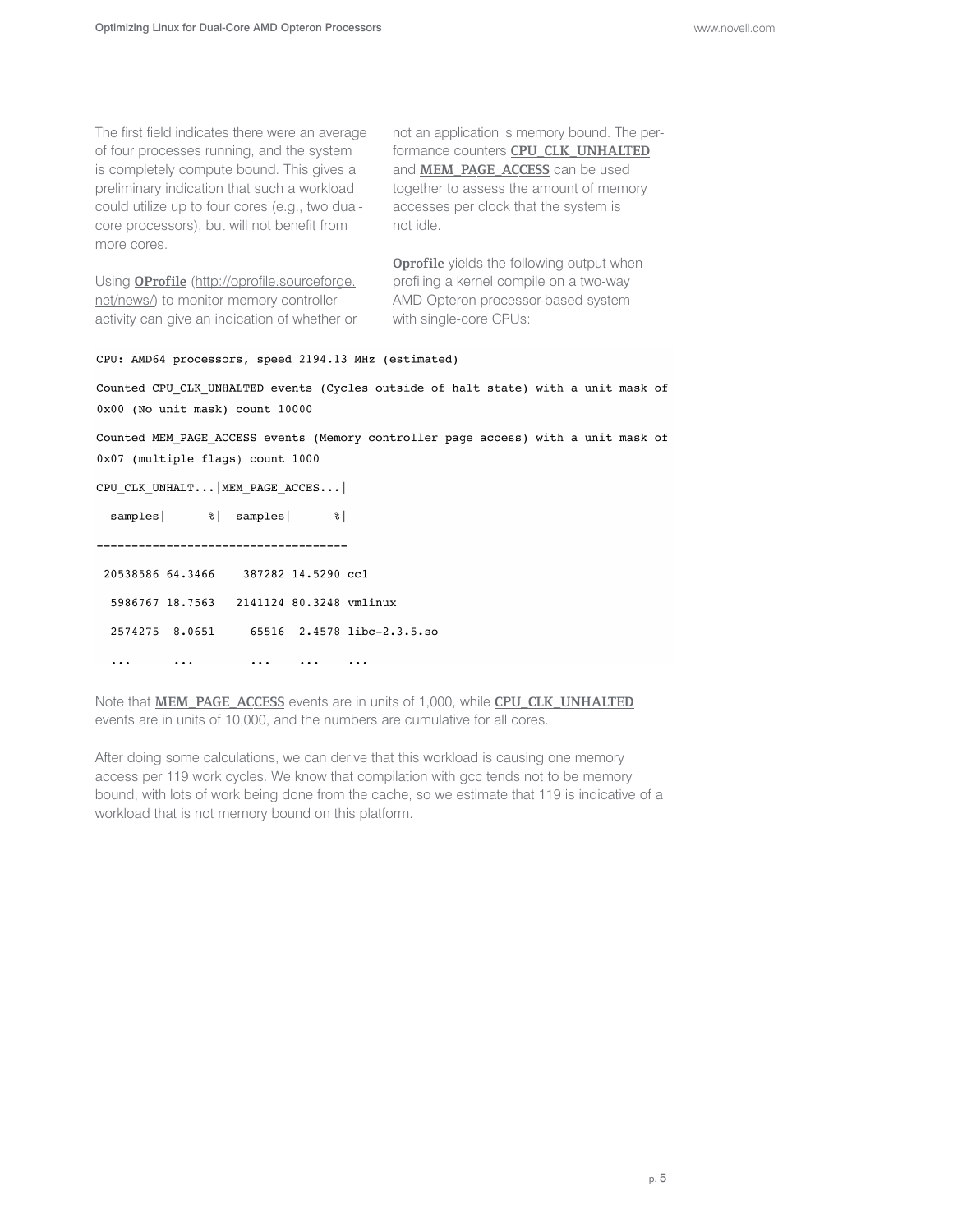Next, a memory intensive workload, STREAM (www.cs.virginia.edu/stream/), is profiled:

CPU: AMD64 processors, speed 2194.13 MHz (estimated)

Counted CPU\_CLK\_UNHALTED events (Cycles outside of halt state) with a unit mask of 0x00 (No unit mask) count 10000

Counted MEM PAGE ACCESS events (Memory controller page access) with a unit mask of 0x07 (multiple flags) count 1000

CPU\_CLK\_UNHALT... |MEM\_PAGE\_ACCES... |

% | samples |  $samples$  $\frac{8}{6}$ 

--------------------------------------

813682 75.7735 180562 23.9087 stream\_amd

219432 20.4344 574490 76.0696 vmlinux

 $\ddots$ 

 $\ddots$ 

 $\ldots$ 

#### **STREAM** is memory

 $\ddots$ 

 $\ldots$ 

bound by design, and we can see it causing one memory access per 14 cycles. That is almost 10x more memory intensive than the kernel compile. We can estimate that 14 is indicative of a memory-bound application on this platform.





So we can see that moving to two dual-

How well does dualcore performance correlate with the numbers we have?

core CPUs has improved kernel compilation times by a factor of 1.91, which is as good as moving to four single-core CPUs. On the other hand, **STREAM** performance was basically unchanged when moving to dualcore CPUs, in contrast to a very significant gain with the move to four single-core CPUs

*Figure 1. Relative Dual-core Performance*

(due to their greater memory resources).

The numbers '119' and '14' will vary from system to system, so a good strategy is to get two baseline results from known workloads such as **STREAM** and **gcc** against which you can compare your workload.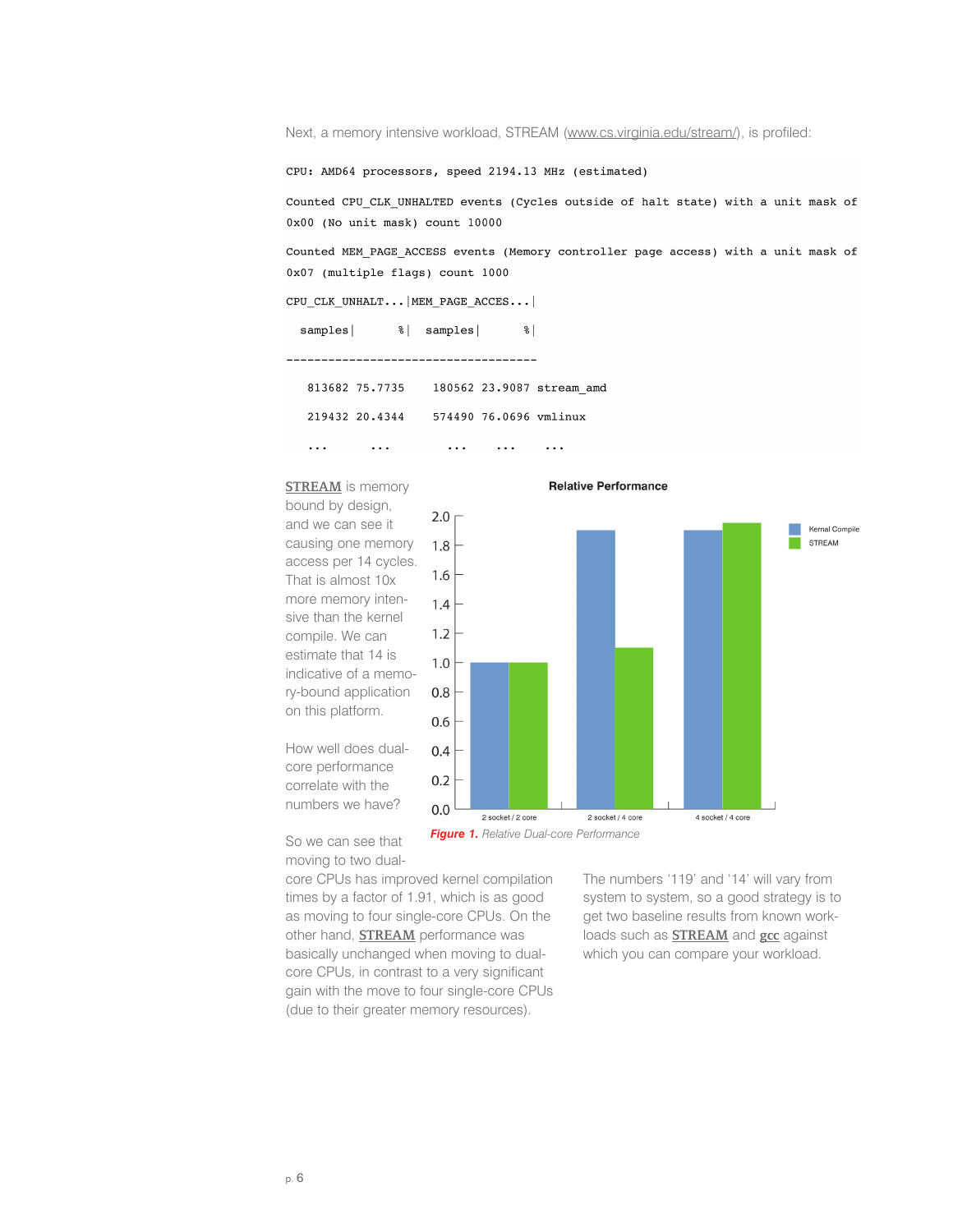# How Can Applications Be Tuned for Dual-core?

Many SMP-capable applications should see a performance improvement when moving from single- to dual-core processors, without any specific tuning.

The most basic thing to keep in mind is to ensure good data access patterns and thereby reduce the memory controller load. This kind of optimization is usually applicable to all software.

Specifically, tuning an application for dualcore systems will require an understanding of the performance differences involved with running tasks on the same core, the other core, or a different physical chip.

Tasks that are independent of one another in terms of what memory they operate on and their level of synchronization or communication are ideal candidates to place on different physical chips. This will maximize utilization of memory resources.

Tasks that are closely coupled, operating on the same memory or doing a lot of synchronization or communication should be placed together, either on each core of the same chip or both on the same core.

Putting two or more closely coupled tasks on the same core should be carefully weighed against the possible negative impact of allowing other cores to go idle. If there are two pairs of such tasks running on a four-core system, the best performance will usually be with each of the four tasks running on a single core. In the case of four pairs of tasks on the same four-core system, having each pair of tasks together on their own core will usually be best.

Sub-problems which weren't worth parallelizing on multiprocessor AMD Opteron processorbased systems, due to the cost of synchronization or remote memory accesses, may be

worth parallelizing if threads are bound to the cores of a single physical chip, due to the lower latency of local memory access from both cores on a chip.

Explicitly binding processes or threads to CPUs and memory to nodes might be useful in getting the full potential from a dual-core system.

# What Tuning Is Possible to Control Performance on a System Using Dual-core CPUs?

In Linux, the CPU scheduler behavior itself is not tunable at runtime. The philosophy is that performance should be good enough in all cases that specific tuning isn't needed. That said, there are cases where the scheduler won't make optimal choices. These can be handled by explicit binding of tasks to CPUs.

Explicit CPU or memory binding may help, although this reduces the effectiveness of the CPU scheduler's multiprocessor balancer. It would be easy to reduce performance unless the system behavior is very well understood.

# How Does the Linux 2.6 CPU Scheduler Handle Dual-core CPUs?

Exact behavior differs depending on the version of Linux used. Generally, behavior is better in more recent kernels.

There are a number of "behavioral goals" shared by all multiprocessor systems, including those with dual-core chips (even a system with one dual-core chip is a multiprocessor):

#### *Utilize the Maximum Amount of CPU Resources Available*

In a dual-core system it is possible for one core to be completely idle while the other core has two processes running on it. Actually, only one is running at any given time, with one "runnable" (executable).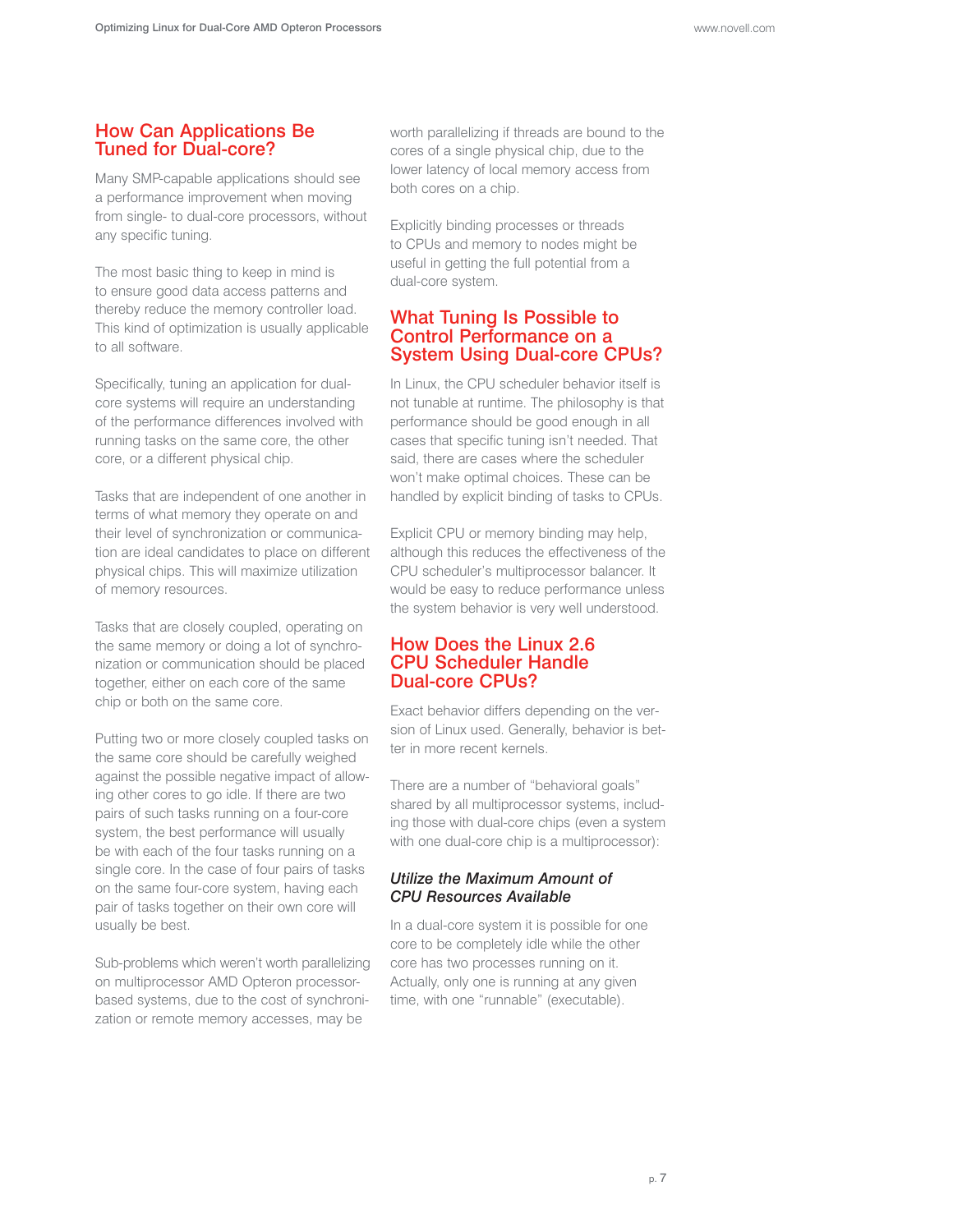Linux's scheduler attempts to keep all CPUs busy by moving runnable processes to idle CPUs and keeping the number of running tasks on each core in reasonable balance.

#### *Minimize the Amount of Process Movement Between CPUs*

When a process runs on a CPU, it builds up a footprint in cache of its most frequently used memory. If a task has to be moved to another CPU, it loses the benefit of this cache and must refill from memory.

On NUMA systems like AMD Opteron processor-based systems with more than one physical chip, moving a process to another node means that all the local memory it had allocated while running on the original node is now effectively remote memory.

So, moving processes between CPUs is always costly, but ranges from hugely expensive when moving between NUMA nodes to a fairly small cost when moving between the cores of a dual-core chip.

Minimizing process movement directly conflicts with the goal of maximizing CPU utilization, so a balance must be struck. The Linux scheduler is able to recognize the topology of a system (cores, chips, nodes, etc.) and allows tasks to move more freely between cores than it does between nodes, thus maximizing CPU utilization without moving tasks away from their local memory.

# What User Mechanisms, Commands or System Calls (e.g., **taskset**, **numactl**, etc.) Are Available to Allow Application Control on a System with Dualcore CPUs?

#### *CPU Binding*

Processes can be bound to any subset of the CPUs in the system by modifying their CPU affinity mask. A child process inherits the CPU affinity of its parent. In this way,

one application (all its processes and threads) can be made to run on a specific set of CPUs, and another application in the same system can run on another (possibly intersecting) set of CPUs.

The command **'taskset'** controls which CPUs an application may run on. **taskset** can modify the CPU affinity of a currently running process, or run a new command with a given CPU affinity. For full details, view the **man page**.

**taskset** example:

#### 'taskset -c 0-3,7 startserver'

This invocation will run the command **'startserver'** bound to the given set of CPUs (0, 1, 2, 3, 7).

# The **'sched\_setaffinity'** and

**'sched\_getaffinity'** system calls are the programmatic interface to set task CPU affinities. They are the interfaces **taskset** uses, and can perform any of the same functions. The man page has full API details.

# *Problem with CPU Affinity*

The main problem of CPU binding with affinities is that it can cause Linux's multiprocessor CPU scheduler to become inefficient and possibly stop working completely.

This problem will become noticeable if there are many processes bound to a small set of CPUs, causing those CPUs to be much more highly loaded than other CPUs in the system. This situation will cause load balancing between the less loaded CPUs to stop functioning or function less efficiently.

This problem is not an issue if all processes in the system are carefully bound; however, it is not a good tool for more ad hoc administration. For example, assigning all low priority batch tasks to a single CPU (**'cpusets'**) can be a better option.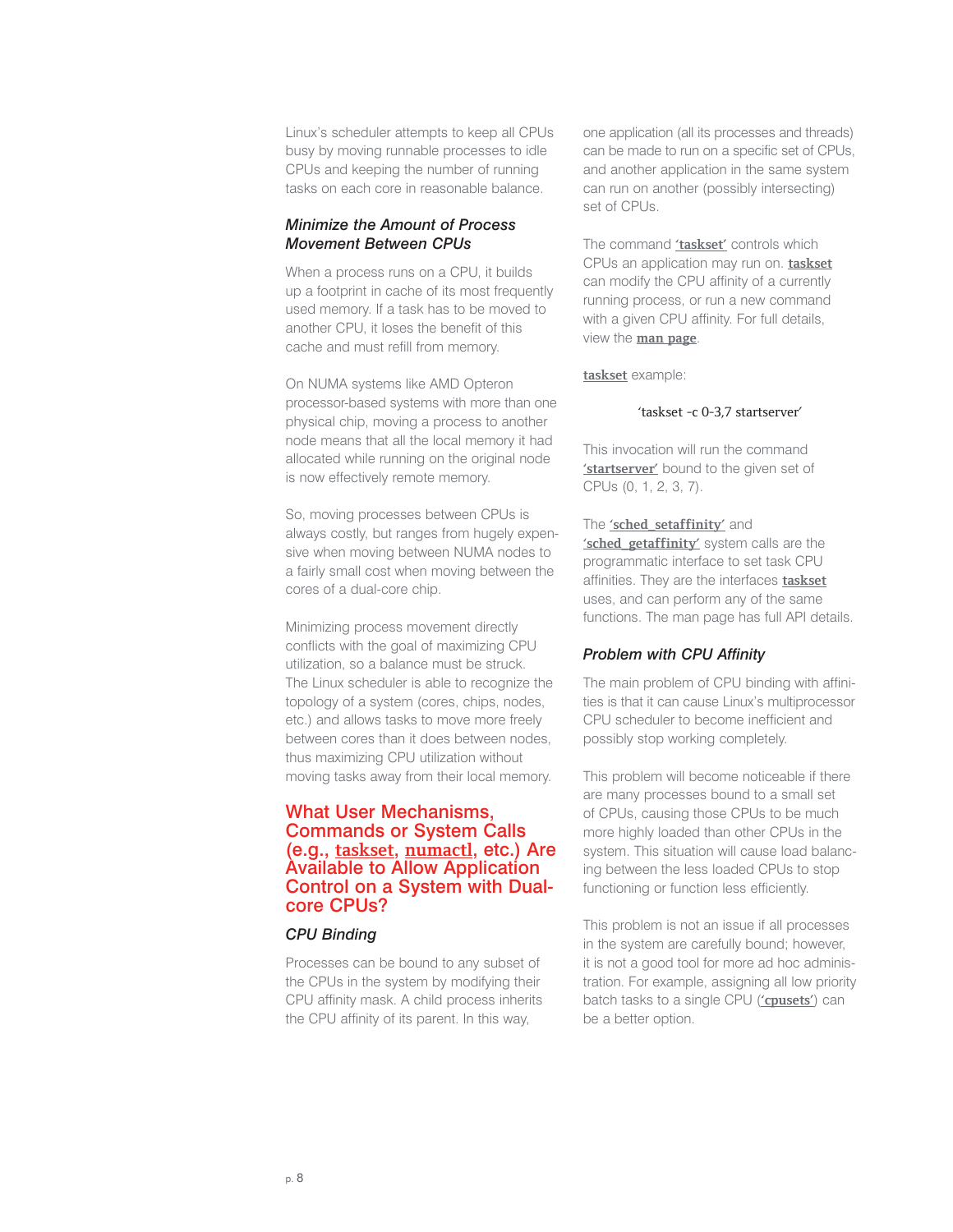#### *cpusets*

**cpusets** allow a machine to be partitioned into subsets. These sets may overlap, and in that case they suffer from the same problem as CPU affinities. However, when the **cpusets** do not overlap, they can be switched to "exclusive" mode, which effectively causes the scheduler to behave as though they are two entirely different systems. As such, scheduling behavior is very good; however, an idle **cpuset** will remain idle even while others are very loaded.

**cpuset** can also be used to bind groups of tasks to specific memory nodes.

**cpuset** documentation can be found in Documentation/cpusets.txt in the Linux kernel source.

#### *Memory Binding*

Linux supports explicit control and binding of tasks to NUMA memory nodes in a similar manner to CPU binding. *A NUMA API for Linux* (www.novell.com/collateral/4621437/4621437. pdf), referenced earlier, provides a good introduction to memory binding and control facilities in Linux.

#### How Does Dual-core Interact with AMD PowerNow! Technology?

In a dual-core system, both cores of each chip will always run at the same frequency. This means frequency will only be lowered when both cores are idle. If power saving is a priority on a multiprocessor system, then both cores of a chip should be highly utilized before any load is moved to another chip.

The Linux kernel scheduler currently will not schedule tasks with power saving as a goal. In fact, Linux tries to make use of the AMD Opteron processor's memory resources where possible, which can be in direct conflict with a power-saving scheduling strategy. For example, when a new process is forked and calls

**exec()**, Linux will try to move the process to an idle chip even if the other core of the current chip is idle. Such a strategy is usually the right one for best performance, but not for power saving.

Note: AMD Opteron processor-based systems with one dual-core chip are not affected by this trade-off.

Explicit CPU affinities may be required in order to achieve the best power usage for a given workload. Generally, this won't be a concern for servers and workstations; however, for specialized applications such as embedded systems or clusters, power usage can be a factor.

As described above, it is difficult for applications to control CPU affinities in the presence of changing demand or CPU usage patterns. Careful analysis of the workload and CPU usage patterns will be required, and such a task may simply be infeasible.

# How Does Dual-core Interact with I/O and Async I/O?

I/O and async I/O are typically very kernelintensive activities. All recent versions of the Linux kernel (including SUSE Linux Enterprise Server 9 from Novell, and the upcoming SUSE Linux Enterprise Server 10) are generally very well parallelized and NUMA aware. As such, the I/O capability of a system is likely to be improved with dual-core systems, though exact behavior is always workload dependent.

Use of NUMA and multiprocessor tuning techniques in the application, as described above, will often assist the kernel in taking advantage of dual-cores (and multiprocessor and NUMA systems in general).

# Should Hyper-threading Be Disabled on Dual-core?

The question if hyper-threading should be disabled on dual-core is difficult to answer.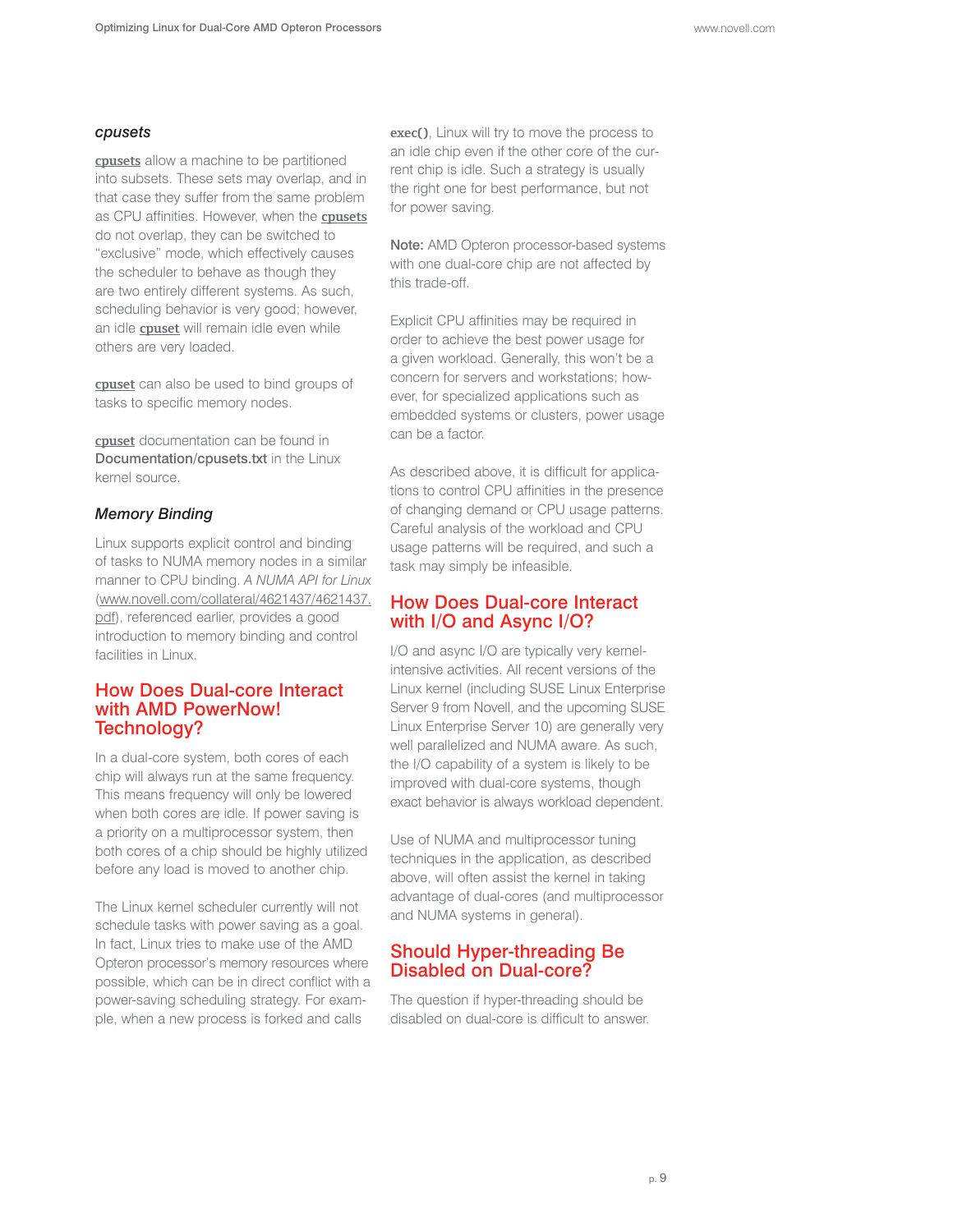It will be very dependent on the workload and the CPU and system architectures in question. The POWER5 chip is dual-core and has multi-threading (similar to hyperthreading). IBM often submits the commercial performance results of its POWER5-based systems with their version of multi-threading turned on.

On Intel chips with hyperthreading, performance gains are often reported on workloads where there is a significant floating-point element.

Similarly, for single-core systems, the best advice is to test both hyperthreading enabled and disabled to see which performs better for your specific workload.

# **Conclusion**

The introduction of x86 dual- or multi-core technology will change commercial and consumer computing while offering new opportunities for software developers. The evolution to multi-core processors is an exciting technological advancement that will play a central role in driving relevant advancements, providing greater security, resource utilization and value for businesses and consumers. The client and consumer markets will have access to superior performance and efficiency compared to single-core processors, as the next generation of software applications are developed to take advantage of multi-core processor technology.

Corporate IT systems currently optimized for SMP multi-threaded applications should see significant performance increases by using dual- or multi-core processors. This logical performance boost will take place within current, available hardware and socket designs, enabling corporate IT managers to add more sophisticated system layers, like virtualization and security, without significant disruption to legacy systems. Other key benefits are simplified manageability, lower total cost of

ownership (TCO), and maximum processor performance. The AMD Opteron processor with Direct Connect Architecture enables one platform to meet the needs of multi-tasking environments, providing platform longevity.

Dual or multi-core processors can immediately benefit businesses and general consumers by providing the capability to run multimedia and security applications with increased performance. With multi-core processors, a new era of true multitasking emerges. AMD Athlon™ 64 X2 Dual-Core processors will take computing to a new level by enabling people to simultaneously burn a CD, check e-mail, edit digital photos and run virus protection software—all with increased performance. Multi-core processors also will enable the growth of the digital home: a centralized PC will be able to serve multiple rooms and people in the home.

Software professionals regularly push the limits of current processor capacity. Multi-core processors will solve many of the challenges currently facing software designers by delivering significant performance increases at a time when they need it most. Multi-core processors, in combination with new compiler optimizers, will reduce compiling times by as much as 50 percent, giving developers a critical advantage in meeting time-to-market demands. Software vendors also can use more multi-threaded design methods for delivering enhanced features. With the advent of multi-core processors and adoption of multi-core computer platforms by businesses and consumers, software vendors will have a much larger marketplace in which to distribute new and improved applications.

Novell has optimized its SUSE Linux enterprise products for AMD64 dual-core technology. Your customers will be able to extract the most in performance and reliability when they run your applications on SUSE Linux and the AMD Opteron platform.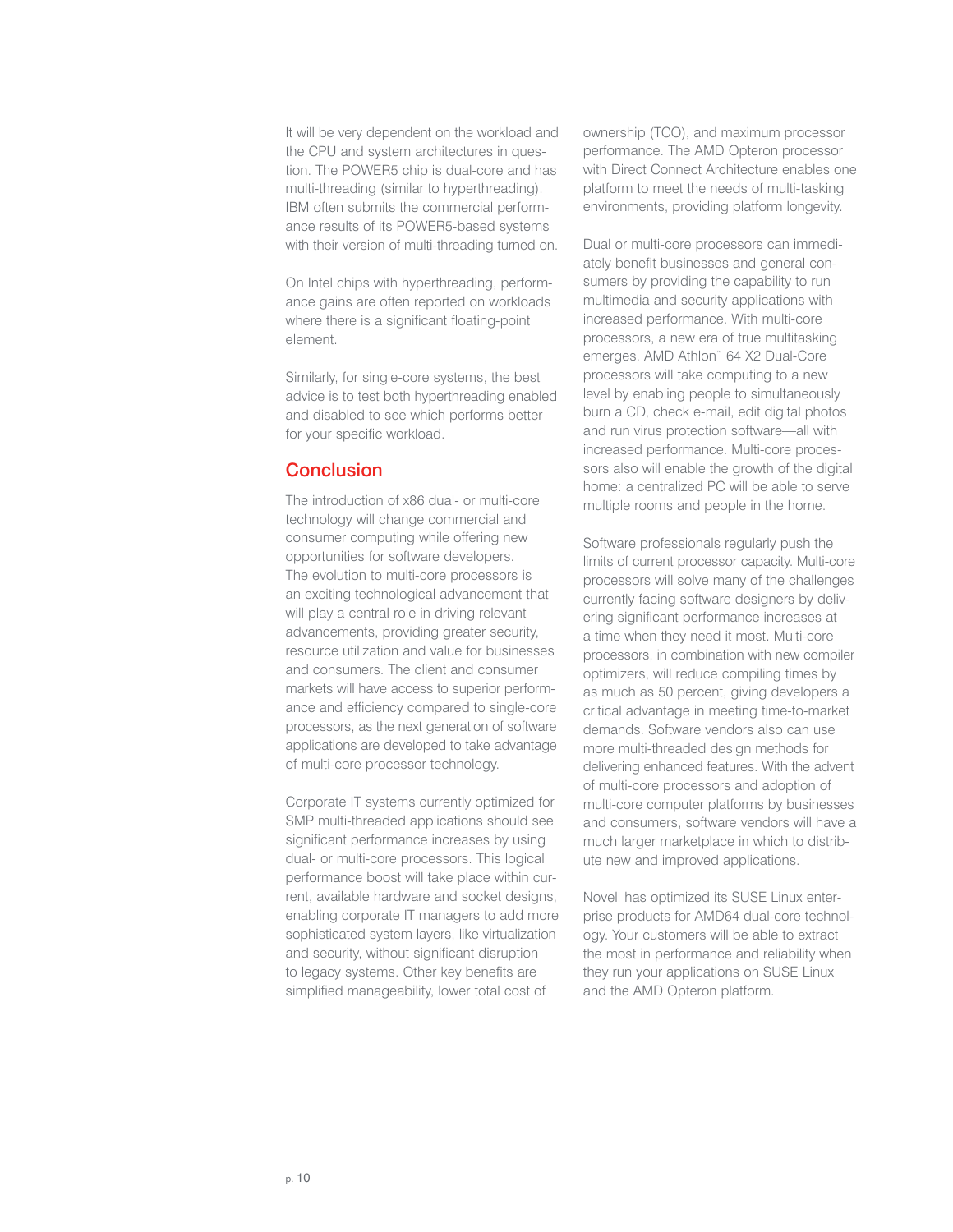# **Glossary**

Key Terms To Understanding Dual-core:

# *Cache*

A cache is a pool of entries or collection of data duplicating original values stored elsewhere or computed earlier.

# *Chip*

The package that contains one or more cores.

#### *Compute bound*

If the performance of an application is limited by a system's CPU resources, it is called compute bound.

#### *Core*

This is the basic unit of execution.

# *CPU*

CPU is the abbreviation of "central processing unit," and is pronounced as separate letters. The CPU is the brains of the computer. Sometimes referred to simply as the processor or central processor, the CPU is where most calculations take place. The term can reference a chip or a core (e.g., Linux calls each core a CPU).

# *Dual-core*

Dual-core refers to a CPU that includes two complete execution cores per physical processor.

# *Integrated circuit*

Another name for a chip, an integrated circuit (IC) is a small electronic device made out of a semiconductor material.

# *Memory bound*

If performance is limited by a system's memory bandwidth, it is called memory bound. (Memory bound often refers to applications with a working set too big to fit in physical memory, but that is not the case here.)

# *Node*

A node is a basic unit used to build data structures, such as linked lists and tree data structures.

# *NUMA*

Non-Uniform Memory Access (NUMA) is a computer memory design used in multiprocessors, where the memory access time depends on the memory location relative to a processor. Under NUMA, a processor can access its own local memory faster than non-local memory, i.e., memory that is local to another processor or shared between processors.

#### *processor*

"Processor" is the shortened term for microprocessor or central processing unit (CPU).

# *SMP*

Symmetric multiprocessing (SMP) is the processing of program code by multiple processors that share a common operating system and memory subsystem.